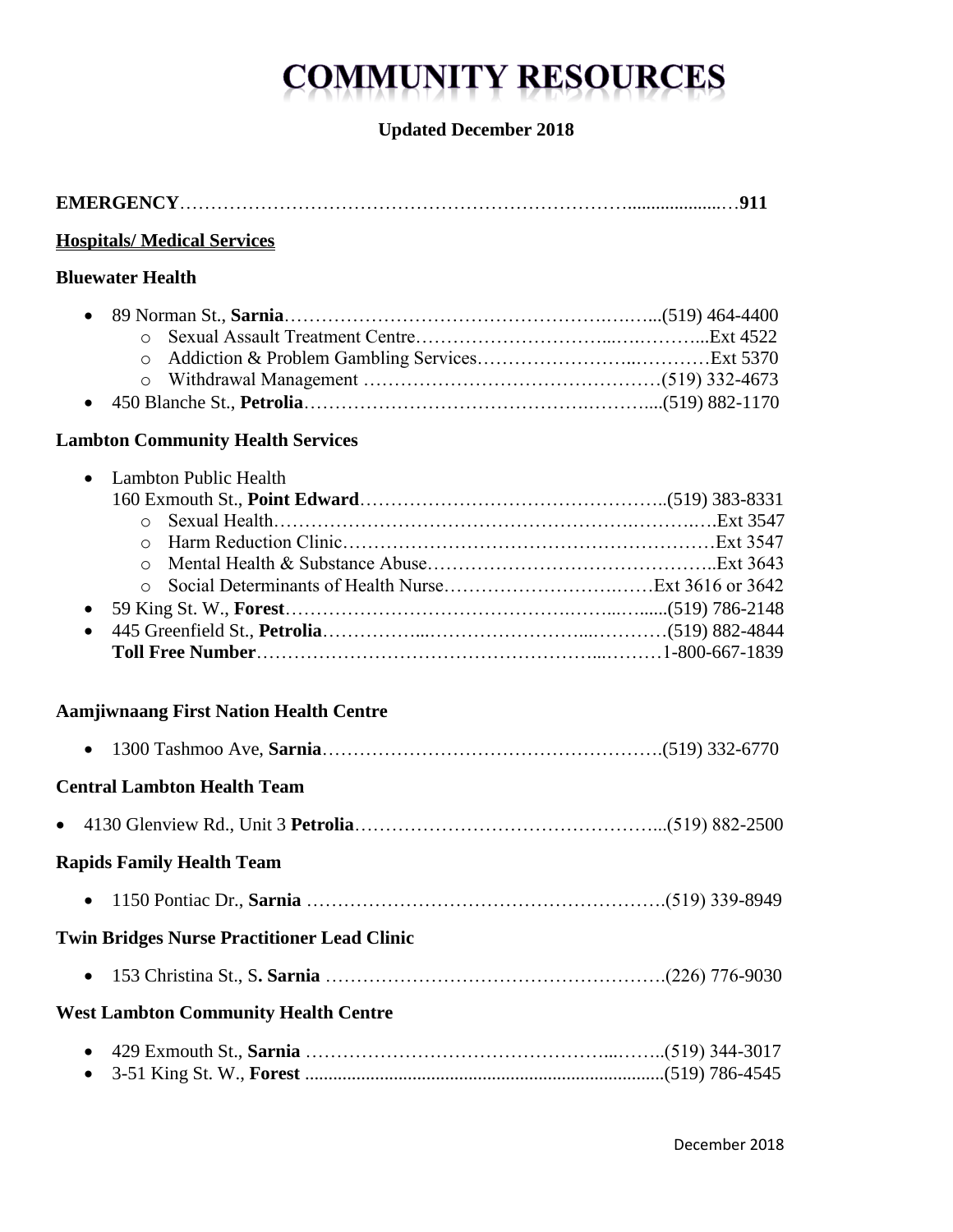#### **Mental Health and Counselling Services**

#### **Canadian Mental Health Association, Lambton Kent**

#### **Family Counselling Centre**

*For families, couples and individuals - ask about subsidized United Way funding*

1086 Modeland Road, Building 1030, **Sarnia**………………….(519) 336-0120 ext. 244

#### **Lambton Mental Wellness Centre**

*Provides peer support for people living with mental illness & support for those supporting someone with mental illness (caregivers, friends, and family) 16 years and older*

109 Durand St., **Sarnia**………………………………………………...…(519) 344-5602

#### **St. Clair Child and Youth Centre**

*Mental Health Service for Children up to 18 and their families including Youth Walk in Therapy Clinic. Tuesdays Noon -8pm* 

129 Kendall St, **Point Edward**…………………………………….…….(519) 337-3701

## **Sarnia Lambton Rebound**

*Programs for youth to make positive changes and learn life skills*

10 Lorne Cres, **Sarnia**……………………………………………………(519) 344-2841

#### **Sexual Assault Survivors Centre**

420 East St., **Sarnia**………………………….…………………….…….(519) 337-3154

## **Noojmowin Waawyegamig Healing the Family Circle**

*Family violence outreach, adult counselling, and family healing supports*

Thunderbird plaza, CKHA, **Walpole Island First Nation, Wallaceburg**

Family & Men's Counselling ……………………………… .. (519) 627-9291

## **Online Counseling for Ages 16+**

*GreatWhiteWall.ca* ……………………theteam@greatwhitewall.ca[…www.greatwhitewall.ca](http://www.greatwhitewall.ca/)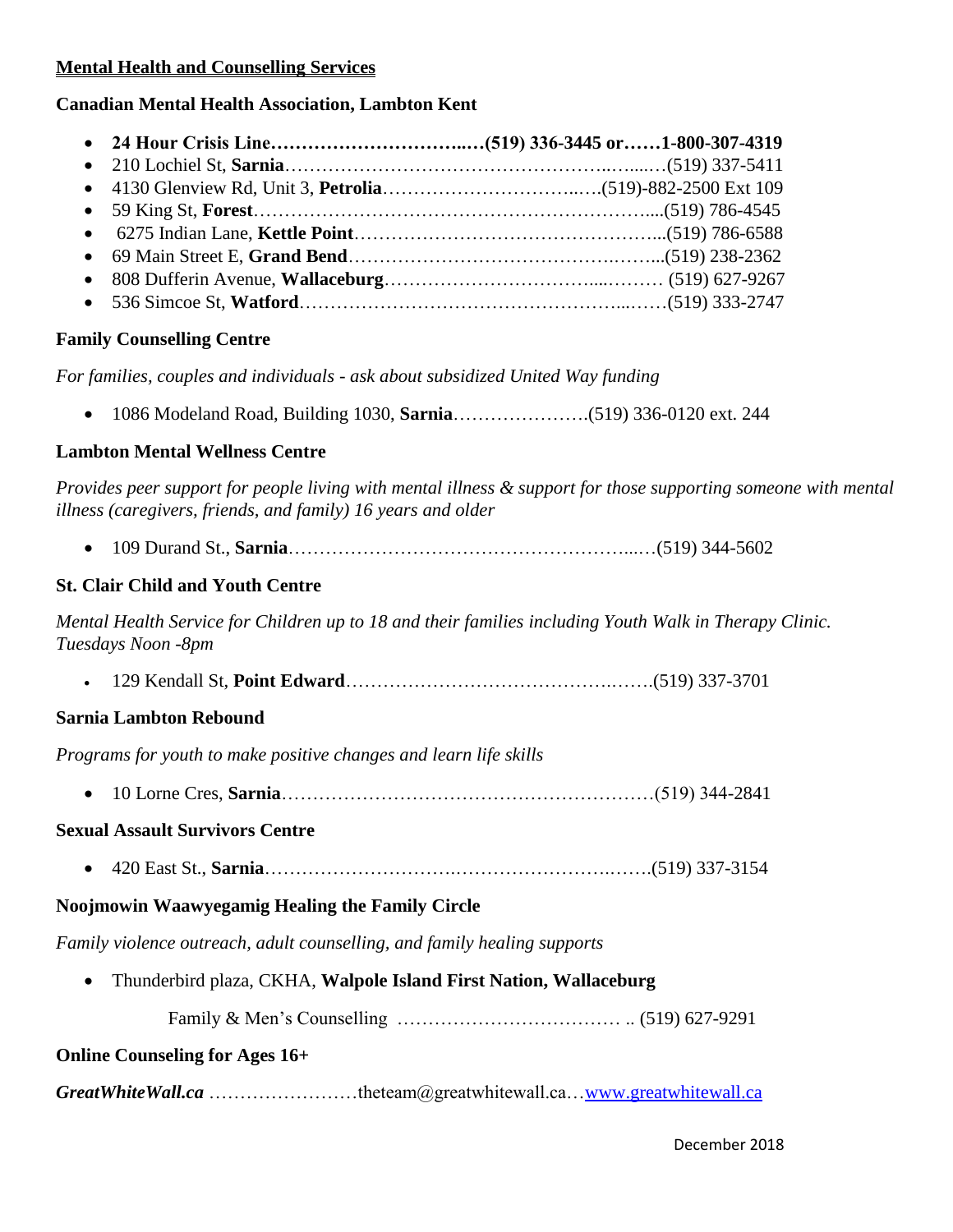## **Detox Centre & Other Addiction Services**

## **Bluewater Methadone Clinic**

| $\bullet$                                                                                                                                                     |  |
|---------------------------------------------------------------------------------------------------------------------------------------------------------------|--|
| <b>House of Sophroysne</b>                                                                                                                                    |  |
|                                                                                                                                                               |  |
| Westover                                                                                                                                                      |  |
|                                                                                                                                                               |  |
| <u>Shelters</u>                                                                                                                                               |  |
| <b>Women's Interval Home</b>                                                                                                                                  |  |
| Provides immediate safe shelter services for women and children experiencing abuse as well as legal and<br>financial assistance                               |  |
|                                                                                                                                                               |  |
| <b>Three Fires Women's Shelter</b>                                                                                                                            |  |
| Emergency women's shelter, crisis line, and help team for women from Walpole Island First Nation and<br>neighboring First Nations and off reserve communities |  |
| 186 Tecumseh Rd. Walpole Island First Nation, Wallaceburg(519) 627-3635<br>$\bullet$                                                                          |  |
| <b>The Haven Youth Shelter</b>                                                                                                                                |  |
| Emergency shelter for all genders ages 16-21                                                                                                                  |  |
|                                                                                                                                                               |  |
| <b>The Good Shepherd Lodge</b>                                                                                                                                |  |
| Emergency shelter for single men, women and families                                                                                                          |  |
|                                                                                                                                                               |  |
| <b>River City Vineyard</b>                                                                                                                                    |  |
| <b>Emergency Shelter for men</b>                                                                                                                              |  |
|                                                                                                                                                               |  |
|                                                                                                                                                               |  |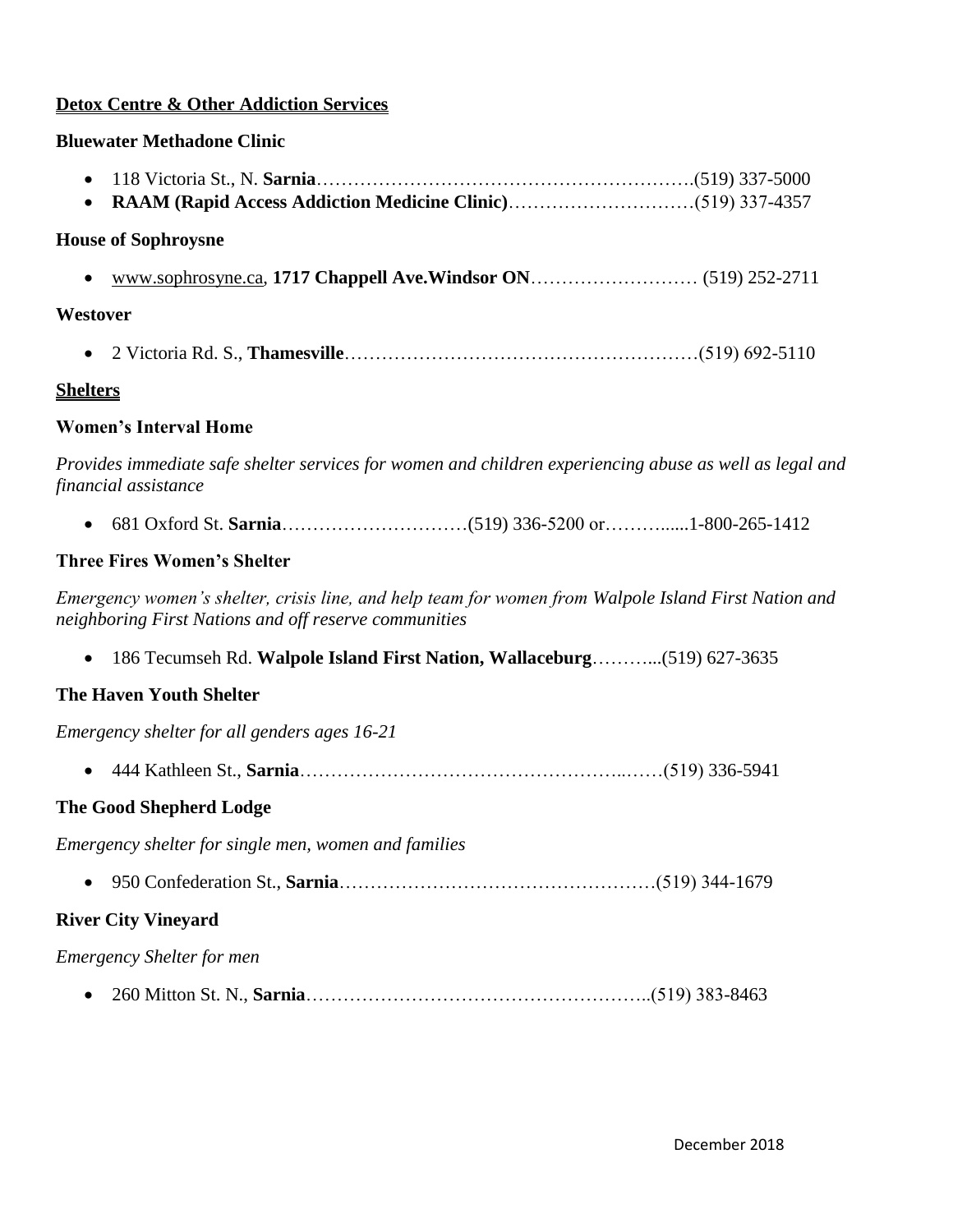# **24/7 Telephone Crisis Services**

| <b>Victim Services of Sarnia Lambton</b>                                               |  |
|----------------------------------------------------------------------------------------|--|
| $\bullet$                                                                              |  |
|                                                                                        |  |
|                                                                                        |  |
| <b>Ontario Online &amp; Text Crisis &amp; Distress Service</b>                         |  |
| Text 741-741 or access computer chat at dcontario.org, $2pm - 2am$ daily<br>$\bullet$  |  |
| <b>Telecheck</b>                                                                       |  |
| (daily telephone support for seniors & individuals with disabilities that live alone). |  |
| $\bullet$                                                                              |  |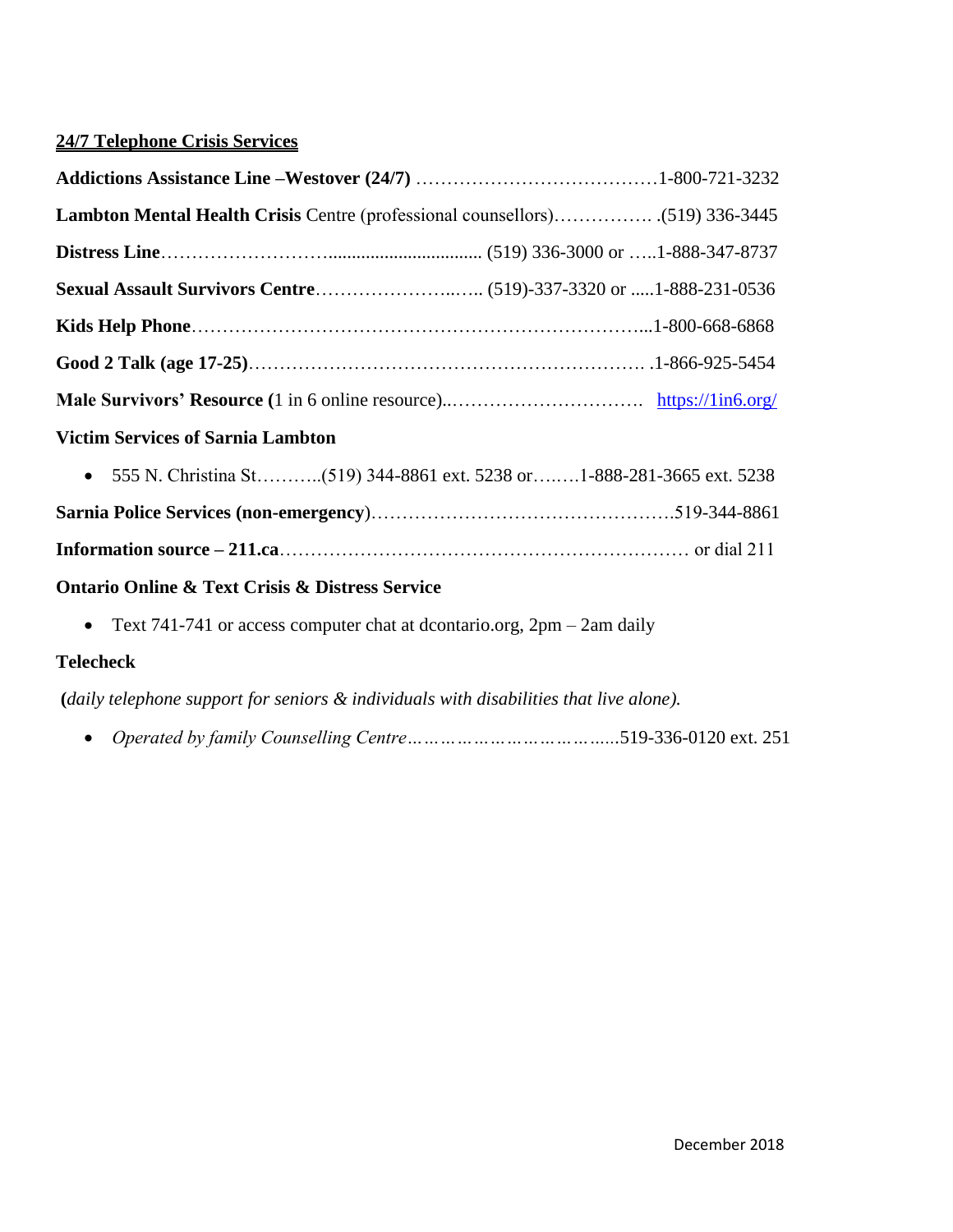# **Other Community Agencies and Services**

| Inn of the Good Shepherd (Food bank & hot meals)                                             |
|----------------------------------------------------------------------------------------------|
| $\bullet$                                                                                    |
| <b>Salvation Army Food Bank</b>                                                              |
| $\bullet$                                                                                    |
| <b>St. Vincent DePaul Food Bank</b>                                                          |
| $\bullet$                                                                                    |
| <b>Ontario Disability Support Program (ODSP)</b>                                             |
| $\bullet$                                                                                    |
| <b>Ontario Works Intake</b>                                                                  |
| $\bullet$                                                                                    |
| <b>Support Groups</b>                                                                        |
| Al-a-teen/Al-Anon                                                                            |
| $\bullet$                                                                                    |
| <b>Alcoholic Anonymous</b>                                                                   |
| $\bullet$                                                                                    |
| <b>Narcotics Anonymous</b>                                                                   |
| $\bullet$                                                                                    |
| <b>Connex Ontario</b>                                                                        |
|                                                                                              |
| <b>OLG Self-Exclusion Program</b>                                                            |
|                                                                                              |
| <b>LGBTO+ Resources</b>                                                                      |
|                                                                                              |
| PFLAG (parent & friends of Lesbians & Gay Children), normgalliford@hotmail.com(519) 336-1892 |
| <b>SPECTRUM</b> (Rebound)                                                                    |
| Drop in space for LGBTQ+ youth aged 14-24                                                    |